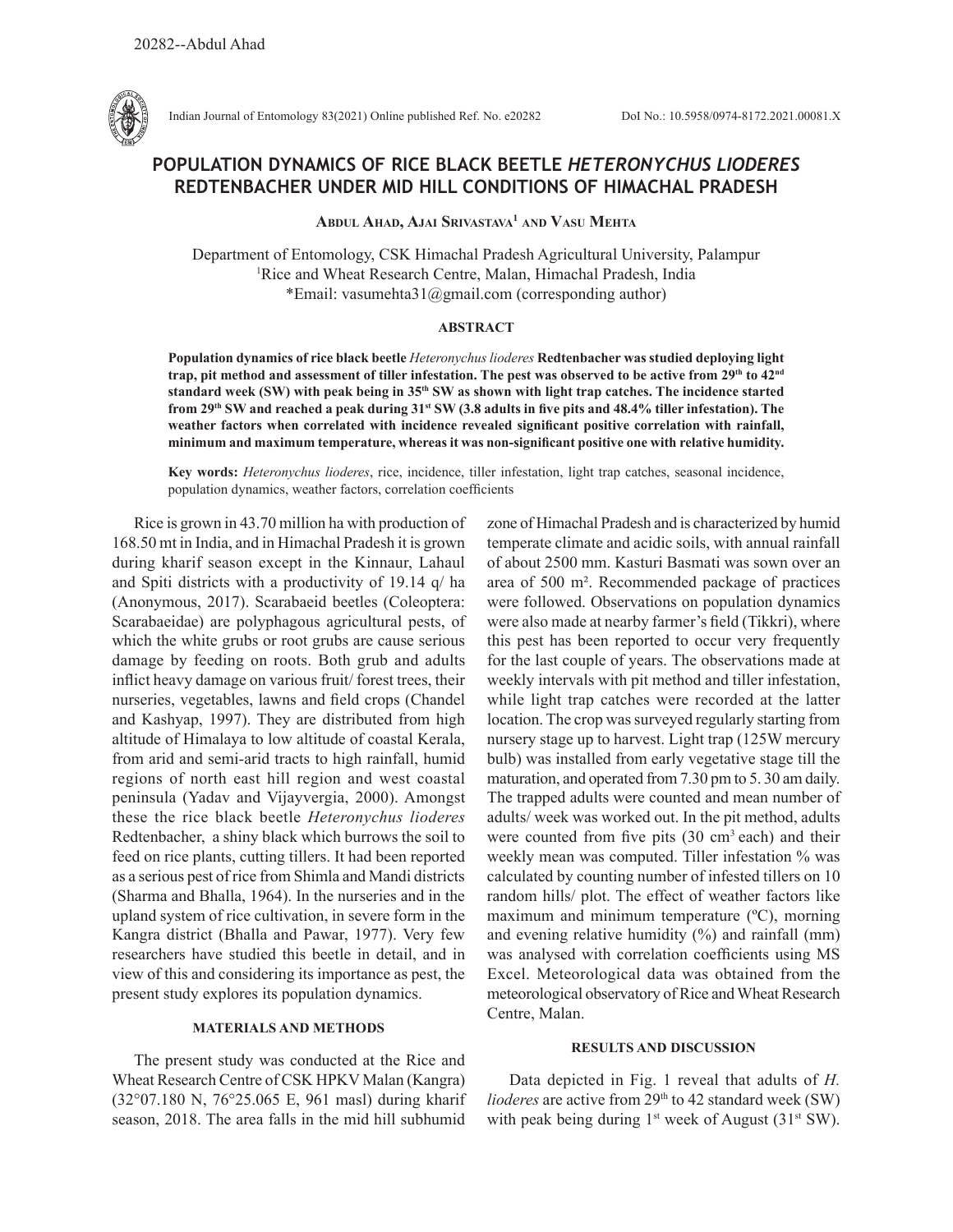

Fig. 1. Population dynamics of *H. lioderes*

Rao (1993) studied the biology of *H. lioderes* in Manipur and reported that adults are attracted to light in large numbers from March to October, thus corroborating present results. Maharajan and Kanal (2016) monitored scarabaeid adults at weekly intervals with 85W light trap during April- July in a field with multiple crops in 2014 and found that beetles were more in May and June than in April and July, and out of all beetles captured, 6% were *H. lioderes*. Rafarasoa et al. (2016) also reported that *Heteronychus* sp. are significant pests of upland rice in the Central Highlands of Madagascar.

In pit method too, adults were noticed in 29th SW, and peak incidence was noted during 1<sup>st</sup> week of August (31 SW) with 3.8 adults/ 5 pits. Thereafter, the population of pest decreased and the activity ceased during 2nd week of October (41 SW). At farmers' fields (Tikkri), adults were first noticed again in the  $29<sup>th</sup>$  SW (1.2 adults/ 5 pits) with peak occurrence being during 1st week of September (35th SW- 3.4 adults/ 5 pits), and then declined / ceased during  $2<sup>nd</sup>$  week of October (41<sup>st</sup>) SW). The data on tiller infestation revealed that the infestation started in  $2<sup>nd</sup>$  week of July (28<sup>th</sup> SW- 24.5%) at the RWRC, Malan, increased by the 4<sup>th</sup> week of July  $(30<sup>th</sup> SW- 28%)$  with peak being at 1<sup>st</sup> week of August  $(31<sup>st</sup> SW- 48.4%)$ , and then declined till harvest. While at farmers' fields (Tikkri), tiller infestation was observed in  $2<sup>nd</sup>$  week of July i.e.  $28<sup>th</sup>$  SW (14.2%), with peak being during the 1<sup>st</sup> week of September i.e.  $36<sup>th</sup>$  SW (38.3%). Similar results were obtained Garg and Shah (1983) in Uttarakhand, who reported severe outbreaks of white grubs including *H. lioderes* over large areas, being maximum during last week of August and first week of September. Shah (1986) also reported *H. loideres*  infested low-lying irrigated as well as unirrigated rice fields in western Himalayas.

The correlation coefficients weather factors clearly indicated that minimum  $(r=0.61)$  and maximum temperature  $(r=0.27)$  and rainfall  $(r=0.50)$  showed significant positive correlation with light trap catches. However, relative humidity showed non-significant positive correlation (r=0.50-morning; r=0.22-evening). Observations with pit method also followed a similar trend. Data on the tiller infestation showed positive significant correlation with minimum temperature  $(r=0.45)$  and rainfall  $(r=0.62)$  while a non-significant positive correlation was observed with maximum temperature  $(r=0.38)$  and relative humidity  $(r=0.50$ morning; r=0.34-evening). Dashad et al. (2008) studied the emergence pattern of white grub beetles in relation with weather factors using light trap and reported that it was positively correlated with the temperature (r=0.82), relative humidity ( $r=0.77$ ) and rainfall ( $r=0.69$ ). Higher temperature as well as heavy rain were observed to be detrimental for adult flights (Yubak Dhoj, 2006). The present study revealed that the activity of beetles was more during July-August, and these observations disagree with those of Pandey et al. (1993) in Lumle that peak emergence of this pest is in April-May. King et al. (1981) studied the population dynamics of another black beetle, *H. arator* in *Paspalum dilatatum* pasture and reported that mortality could be modelled as a simple function of seasonal temperature.

#### **ACKNOWLEDGEMENTS**

The authors thank Dr Vikas Tandon and Ms. Kamini Thakur, Department of Entomology, CSK HPKV, Palampur (HP) for help and the reviewers for their critical inputs.